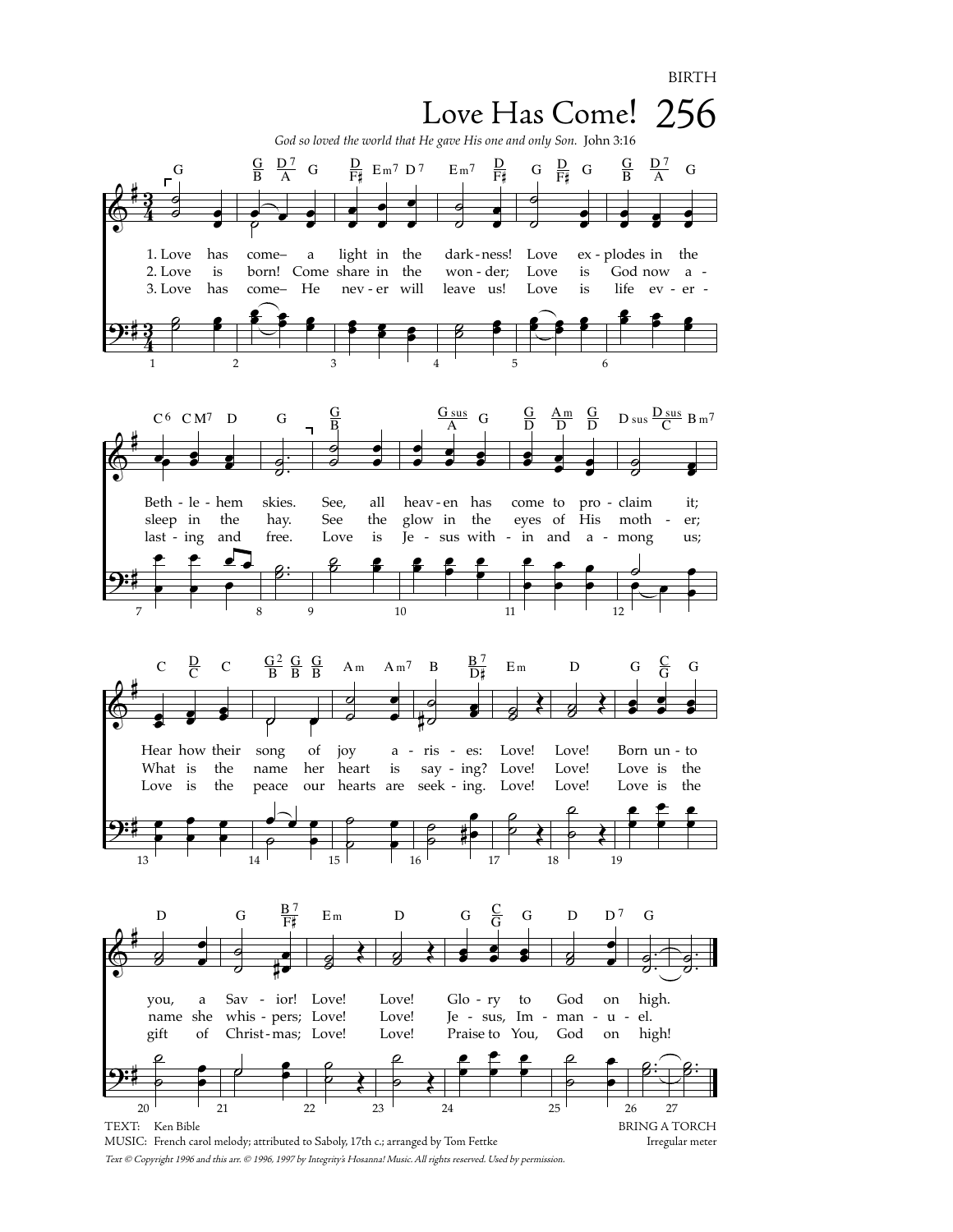

*Arr. © Copyright 1997 by Integrity's Hosanna! Music and Word Music (a div. of WORD MUSIC). All rights reserved. Used by permission.*